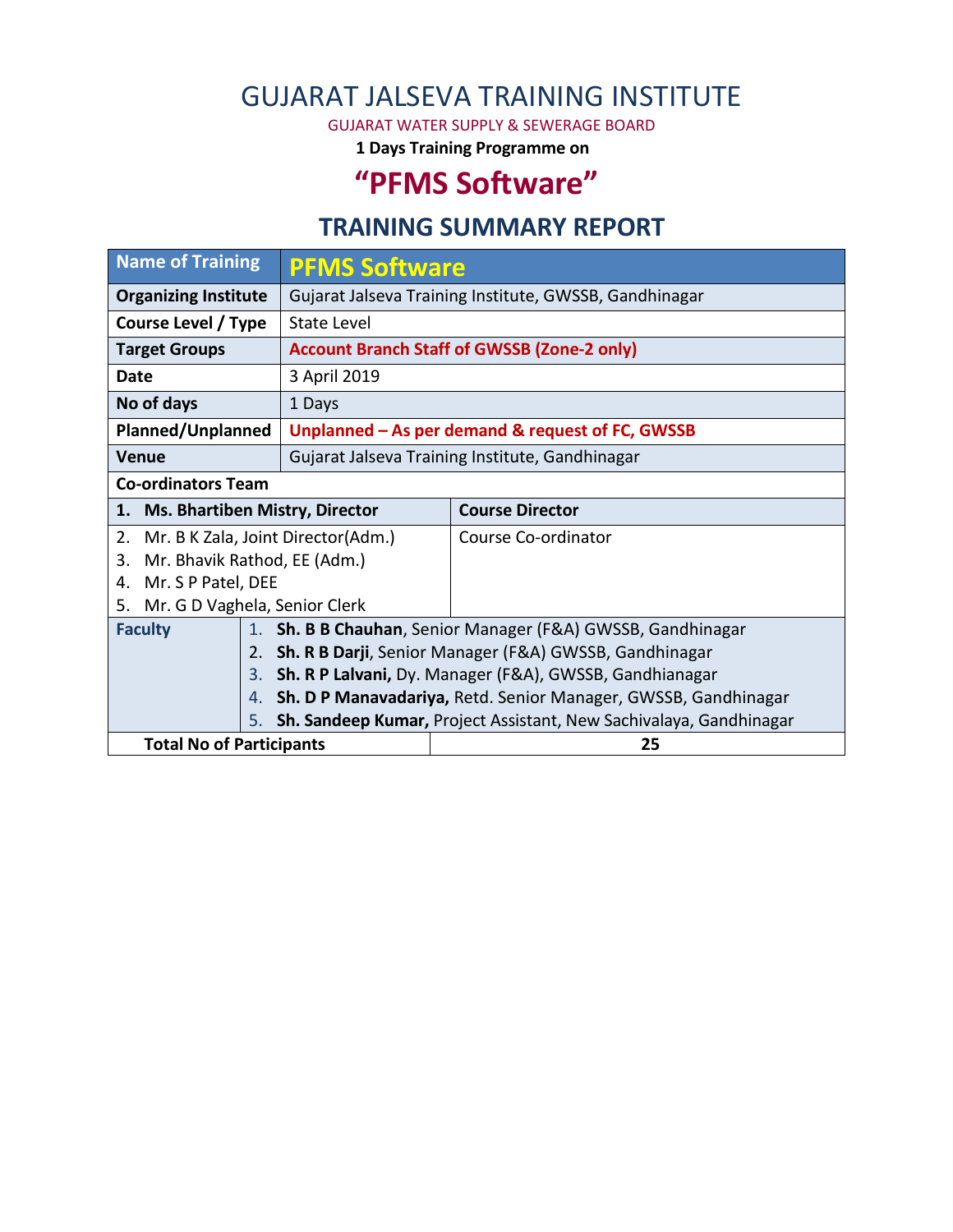| Sr<br><b>No</b>                               | <b>CPF</b><br><b>No</b> | <b>Name of Employee</b> |                                    | <b>Designation</b>   | <b>Office</b>               | <b>Place</b> |  |
|-----------------------------------------------|-------------------------|-------------------------|------------------------------------|----------------------|-----------------------------|--------------|--|
| 1                                             | 3239                    | Mr.                     | A R Pathan                         | Senior Clerk         | <b>PHW Division</b>         | Anand        |  |
| $\overline{2}$                                | 5659                    | Mrs.                    | Alpa H Bhatt                       | Senior Clerk         | <b>PHW Division</b>         | Ahmedabad    |  |
| 3                                             | 9385                    | Mr.                     | Anilbhai Amrutbhai Prajapati       | Senior Clerk         | PHS Mech Sub Div            | Anand        |  |
| 4                                             | 10229                   | Mr.                     | <b>Bhavesh V Valand</b>            | Dy. Manager          | HO, GWSSB                   | Gandhinagar  |  |
| 5                                             | 2440                    | Mr.                     | Bhupendrasinh B Chauhan            | Senior Clerk         | HO, GWSSB                   | Gandhinagar  |  |
| 6                                             | 2467                    | Mr.                     | Dilip Popatlal Manvadriya          | Sen.<br>Manager      | HO, GWSSB                   | Gandhinagar  |  |
| $\overline{7}$                                |                         | Mr.                     | Hitesh H Dangi                     | Dy<br>Accountant     | <b>PHW Mech</b><br>Division | Gandhinagar  |  |
| 8                                             | 1825                    | Mr.                     | Jaspalsinh T Dabhi                 | Dy<br>Accountant     | <b>GJTI</b>                 | Gandhinagar  |  |
| 9                                             | 4377                    | Mr.                     | Jasvantbhai Mohanbhai Vankar       | Senior Clerk         | PHS Sub Div                 | Himatnagar   |  |
| 10                                            |                         | Mr.                     | Jignesh Rajendrakumar Panchal      | Div.<br>Accountant   | HO, GWSSB                   | Gandhinagar  |  |
| 11                                            | 2380                    | Mr.                     | Jitendra Babaldas Jadav            | Senior Clerk         | <b>PHW Mech</b><br>Division | Mehsana      |  |
| 12                                            | 3649                    | Mr.                     | Ketan K Bhatt                      | Senior Clerk<br>(Ac) | HO, GWSSB                   | Gandhinagar  |  |
| 13                                            | 1933                    | Mrs.                    | Mayuri Narendrabhai Jani           | Dy<br>Accountant     | HO, GWSSB                   | Gandhinagar  |  |
| 14                                            | 2412                    | Mr.                     | Mukhtyarhusen M Malek              | Tracer               | PH Circle                   | Gandhinagar  |  |
| 15                                            | 4375                    | Mr.                     | Naitesh Chanmpaklal Shah           | Senior Clerk         | PHS Mech Sub Div-<br>1      | Modasa       |  |
| 16                                            | 3147                    | Mr.                     | Prahladbhai Ramsingbhai Raval      | Senior Clerk         | <b>PHW Division</b>         | Radhanpur    |  |
| 17                                            | 2489                    | Mr.                     | Rajesh B Darji                     | Sen.<br>Manager      | HO, GWSSB                   | Gandhinagar  |  |
| 18                                            | 1190                    | Mr.                     | S P Malek                          | Div.<br>Accountant   | <b>PHW Division</b>         | Anand        |  |
| 19                                            | 4065                    | Mr.                     | Sanjaysinh Kalusinh Rathod         | Senior Clerk         | HO, GWSSB                   | Gandhinagar  |  |
| 20                                            | 1487                    | Mr.                     | Surendrasinh Manusinh Jadeja       | Dy<br>Accountant     | PHW Mech<br>Division        | Mehsana      |  |
| 21                                            |                         | Mrs.                    | Tejal M Bhatt                      | Dy<br>Accountant     | HO, GWSSB                   | Gandhinagar  |  |
| 22                                            |                         | Mr.                     | Vishal Devendraprasad<br>Khambhoja | Dy<br>Accountant     | <b>PHW Division</b>         | Ahmedabad    |  |
| 23                                            |                         | Mr.                     | Yagnesh V Pandya                   | <b>Work Charge</b>   | <b>GJTI</b>                 | Gandhinagar  |  |
| <b>List of Participants (Outsource Staff)</b> |                         |                         |                                    |                      |                             |              |  |
| 24                                            |                         | Mr.                     | Amit Trivedi                       | <b>DEO</b>           | HO, GWSSB                   | Gandhinagar  |  |
| 25                                            |                         | Mr.                     | Manoj Joshi                        | Dy<br>Accountant     | <b>GJTI</b>                 | Gandhinagar  |  |